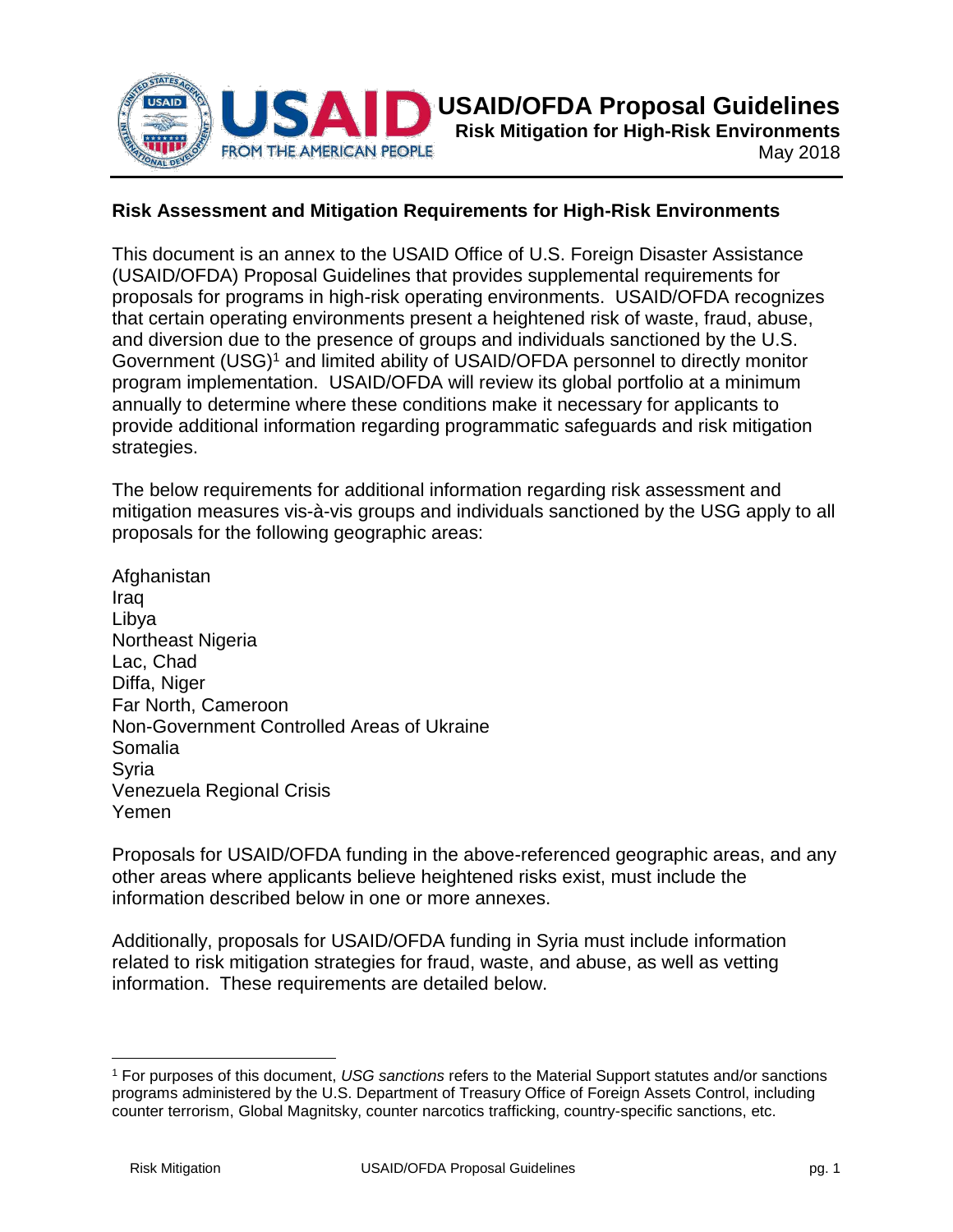## **Risk Assessment and Mitigation Strategies**

If applicants are proposing work in the areas listed above, or in areas where applicants believe heightened risks exist, the proposal must include an annex with details on the measures the organization will undertake to prevent USAID/OFDA-funded humanitarian assistance under the proposed award from benefiting a group or individual sanctioned by the USG. This annex must include the following information:

- An analysis of the operating environment in the area(s) in which the organization proposes to work, including identification of sanctioned groups and individuals that have a presence in or maintain control over such areas and how those groups and individuals operate vis-à-vis humanitarian partners and programming;
- An explanation of the safeguards the applicant intends to put in place to prevent interference or influence by, transactions with, or provision of benefits to groups and individuals sanctioned by the USG during all phases of program implementation, including but not limited to the following:
	- o How the applicant will prevent direct or indirect benefits to sanctioned groups and individuals through commercial activities that result in the payment of taxes, fees, tolls, etc., to a sanctioned group or individual;
	- o Risk mitigation plans for moving equipment or supplies into proposed areas, including whether a sanctioned group could potentially benefit from fees or taxes paid during any stage of program implementation or could seek to divert equipment or supplies;
	- o Measures to mitigate the risk that a sanctioned group would receive reputational benefit from the proposed program, such as a sanctioned group claiming credit for the assistance or services provided;
	- $\circ$  How the applicant will respond to attempts by sanctioned groups and individuals to interfere with or influence the way the applicant carries out program activities. The applicant should clearly articulate triggers for action and specify organizational processes for decision-making;
	- o How beneficiary targeting and registration ensures that program beneficiaries are not sanctioned group members or affiliates;
	- o How the applicant will verify that assistance reaches the intended beneficiaries;
	- o How the applicant ensures that program assistance is not diverted from intended beneficiaries following distribution or service;
	- $\circ$  The controls and systems the organization has to ensure that procurement and hiring do not benefit sanctioned groups and individuals;
	- o Any additional internal controls and oversight mechanisms the organization will put in place.

# **Additional Information**

The proposal package must include any additional supporting documents describing the risk mitigation procedures that the applicant has undertaken or will take for the specific operational context in which the applicant is proposing program implementation. These risks may include but are not limited to:

● Reviews of publicly available information regarding the behavior of sanctioned groups and individuals;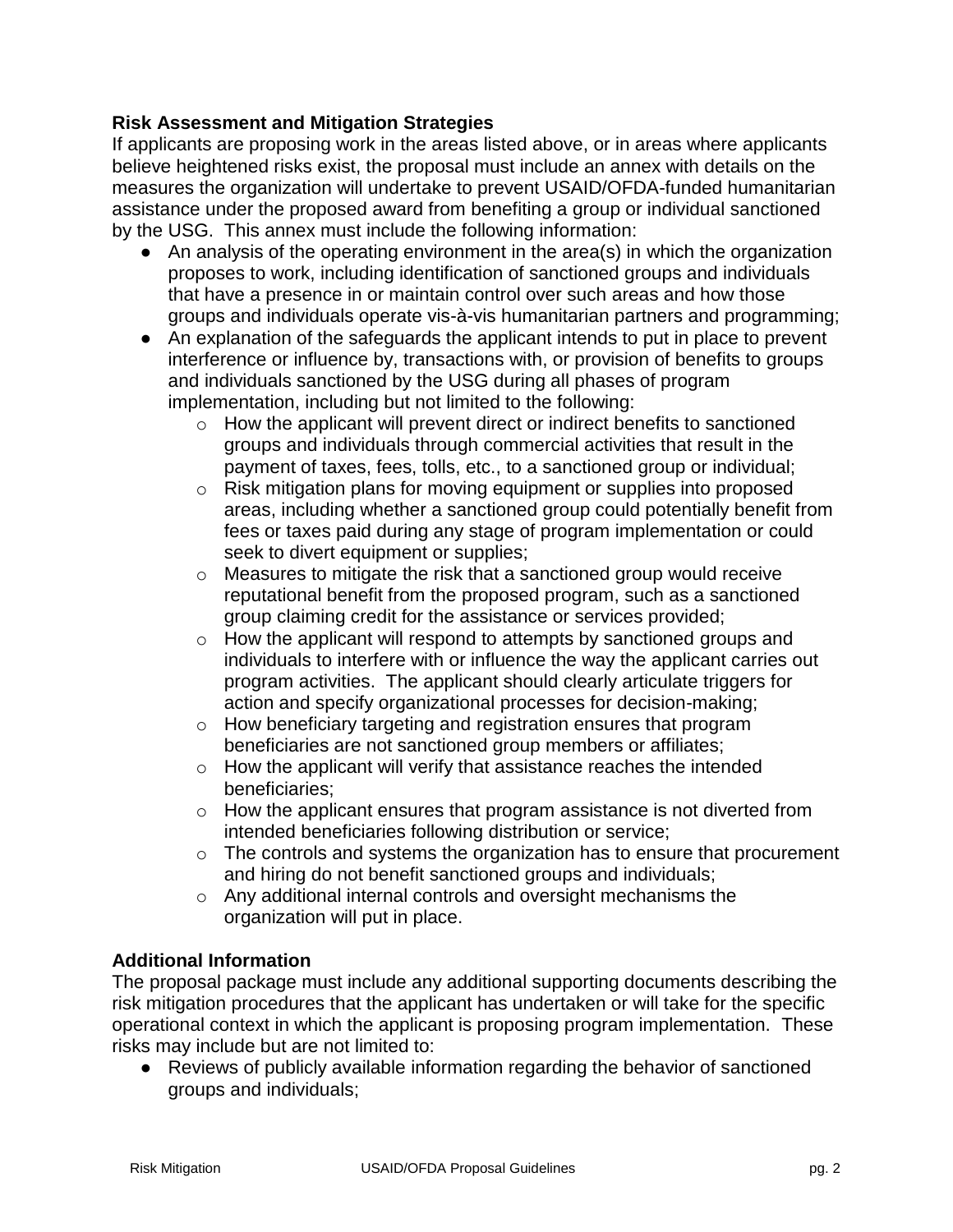- Sanctioned group movements, to include maps;
- Searches of public databases, including SAM.gov, the Department of the Treasury's Office of Foreign Assets Control's (OFAC) Specially Designated National List, UN Security Council Sanctions List, the Department of State's Designated Foreign Terrorist Organizations (FTO) list, etc.
- Third-party assessments of the applicant's risk mitigation policies and procedures and/or implementation thereof.

### **Required for Syria - Programmatic Risk Assessment and Mitigation Strategies for Risk of Fraud, Waste, and Abuse**

Proposals for USAID/OFDA funding in Syria must include programmatic risk assessment and mitigation strategies for risk of fraud, waste, and abuse, inclusive of inventory oversight information, as applicable and as described herein.

## *Fraud, Waste, and Abuse Policies and Procedures*

The proposal must include an assessment of risk for fraud, waste, and abuse associated with the proposed activities, as well as a description of how the organization proposes to reduce such risks within the proposed program. The proposal must address risks arising internally within the organization as well as from third parties. Risk mitigation strategies must address sub-awarding (if planned), vendor selection, and activity management.

- Conflict of interest policy
- Whistleblower hotline
- Ethics training
- Cybersecurity procedures
- Banking protocols
- Procurement policies
- HR policies

### *Inventory Oversight*

The proposal must include a description of organizational inventory processes and standards used for warehouse operations associated with the proposed program. The proposal must also include details about any warehouses to be used for the proposed activities, specifically:

- The location and GPS coordinates of the warehouse;
- The size of the warehouse;
- Whether the warehouse is shared or leased space;
- Whether the warehouse is climate controlled;
- The intended use of the warehouse.

If the proposed program includes procurement of specialized goods for which USAID regulations stipulate specific storage requirements, such as pharmaceuticals, food, and seeds, USAID/OFDA must review and approve the inventory processes in advance of approving the procurement of the items.